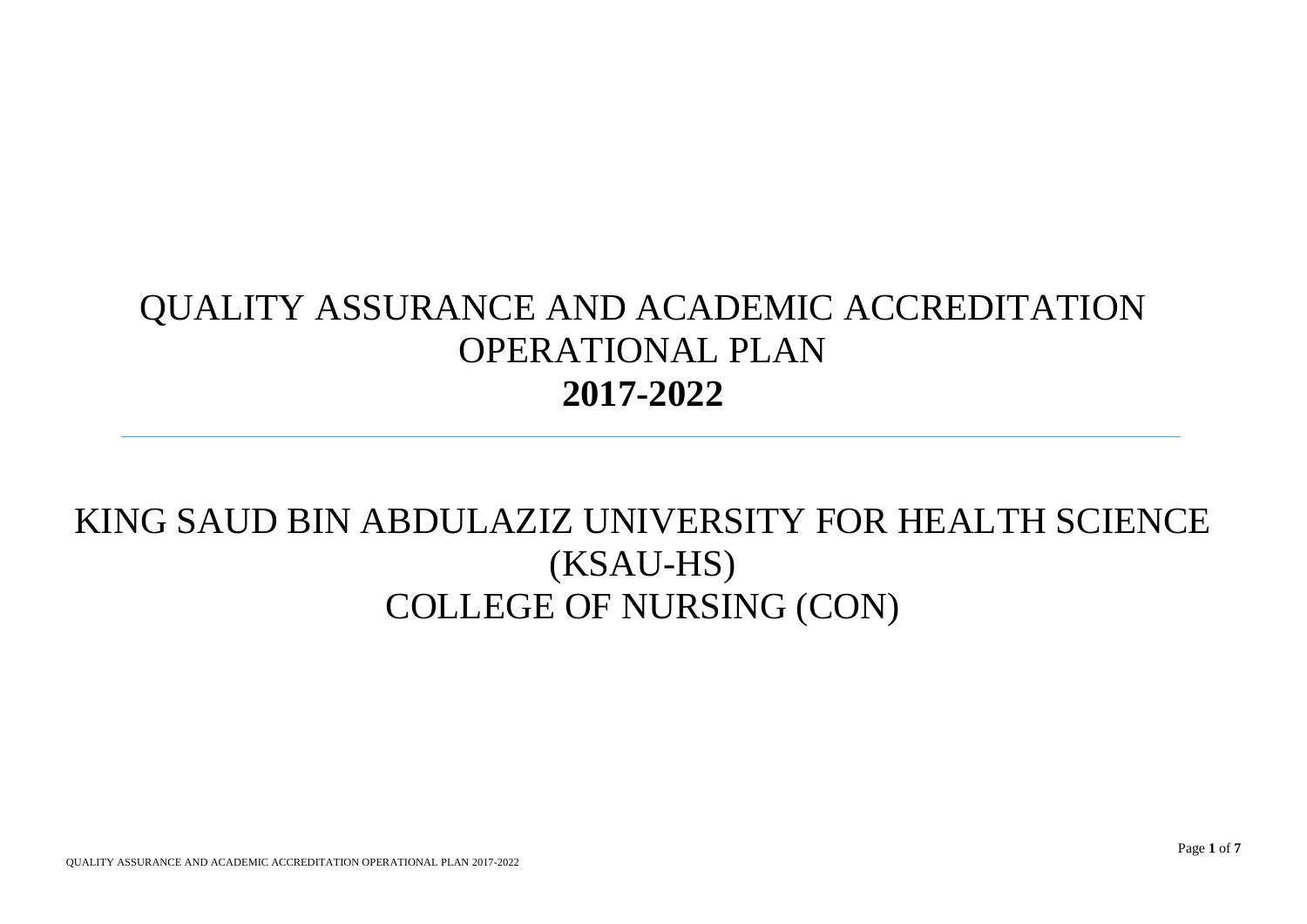| <b>Objectives</b>                                                                                                             | <b>Project/Initiatives</b>                                                                                                                                                                                               | <b>Actions</b>                                                                                                                                                                                                                                                                                 | <b>Requirements</b><br>Resources/<br><b>Support</b>                                                                     | <b>Primary</b><br><b>Responsible</b> | <b>KPI</b>                                                                                                                                                                                                                                                                                                                                                                | <b>KPI</b><br><b>Target</b>  | Completion<br><b>Date</b>                        |
|-------------------------------------------------------------------------------------------------------------------------------|--------------------------------------------------------------------------------------------------------------------------------------------------------------------------------------------------------------------------|------------------------------------------------------------------------------------------------------------------------------------------------------------------------------------------------------------------------------------------------------------------------------------------------|-------------------------------------------------------------------------------------------------------------------------|--------------------------------------|---------------------------------------------------------------------------------------------------------------------------------------------------------------------------------------------------------------------------------------------------------------------------------------------------------------------------------------------------------------------------|------------------------------|--------------------------------------------------|
| Provide a<br>I.<br>functional<br>structure for<br>quality<br>assurance<br>and<br>improvement<br>in<br>compliance<br>with IQAS | Optimize<br>collaboration<br>between the<br><b>Quality Assurance</b><br>and Academic<br>Accreditation<br>(QAAA) Units of<br>the three campuses<br>and with the<br>Deanship of<br>Quality<br>Management<br>Affairs (DQMA) | Establishment of<br>unified QAAA<br>Committee.<br>2.<br>Collaboration<br>with DOQ to<br>implement IQAS<br>requirements.<br>$\mathcal{E}$<br>Undertake all<br>University level<br>audits to ensure<br>that the college is<br>complying with<br>the University's<br><b>IQAS</b><br>requirements. | <b>IQAS</b><br>handbook.<br><b>DQMA</b><br>website.<br>Deanship of<br>Quality.<br>Deans, Riyadh,<br>Jeddah, Al<br>Ahsa. | Chairperson,<br>QAAA<br>Committee.   | Number of<br>committee<br>meetings.<br>3.1. Student's<br>overall evaluation<br>on the quality of<br>their learning<br>experiences at the<br>institution (mean<br>score of 3.5 or<br>above on a five-<br>point scale in an<br>annual survey final<br>year students).<br>3.2 Proportion of<br>courses in which<br>student evaluations<br>were conducted<br>during the year. | ----------<br>3.5/5<br>100%. | AY 2017-2018.<br>May 2018.<br>September<br>2018. |
|                                                                                                                               | Enhance the<br>culture of quality<br>assurance.                                                                                                                                                                          | 1. Conduct workshop to<br>update the staff with<br>recent requirements<br>of quality assurance<br>to attain program<br>accreditation.                                                                                                                                                          | Deanship of<br>Quality.<br>IT support.                                                                                  | Chairperson,<br>QAAA<br>Committee.   | Percentage of<br>faculty attending<br>quality<br>orientations.<br>Percentage of<br><b>Admin Staff</b><br>attending quality                                                                                                                                                                                                                                                | 100%.<br>100%.               | AY 2017-2018.<br>September<br>2018.              |

**Goal 4:** *Enhance the College of Nursing internal quality assurance system to ensure the sustainability of quality assurance processes, achieve the required accreditation in a timely manner.*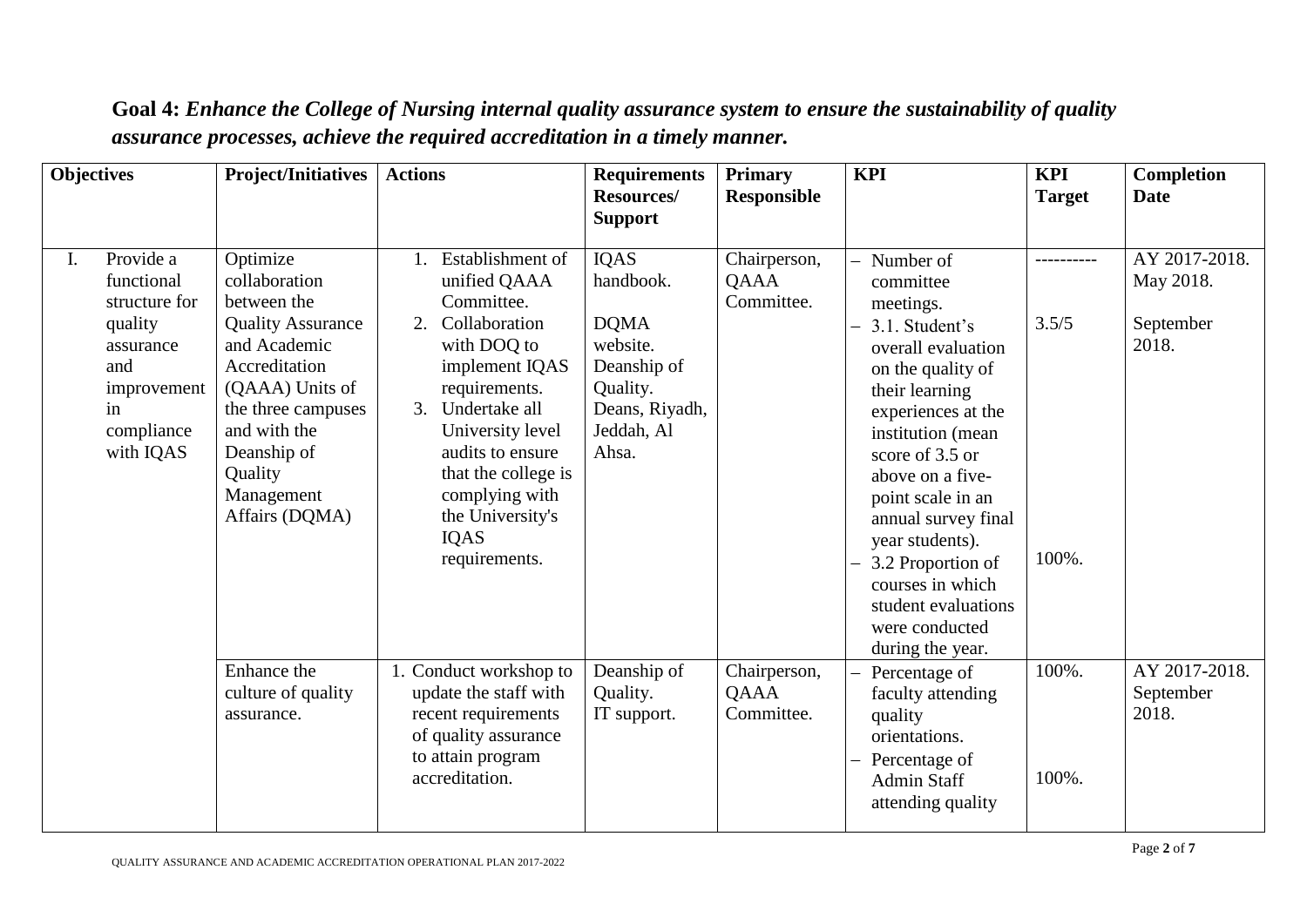| <b>Objectives</b>                                                                                                                                           | <b>Project/Initiatives</b>        | <b>Actions</b>                                                                                                                                                                                                                                                                                                                                                                                 | <b>Requirements</b><br><b>Resources/</b><br><b>Support</b> | <b>Primary</b><br><b>Responsible</b>                                   | <b>KPI</b>                                                                                                                                                                                                                                                | <b>KPI</b><br><b>Target</b>                                  | Completion<br><b>Date</b>          |
|-------------------------------------------------------------------------------------------------------------------------------------------------------------|-----------------------------------|------------------------------------------------------------------------------------------------------------------------------------------------------------------------------------------------------------------------------------------------------------------------------------------------------------------------------------------------------------------------------------------------|------------------------------------------------------------|------------------------------------------------------------------------|-----------------------------------------------------------------------------------------------------------------------------------------------------------------------------------------------------------------------------------------------------------|--------------------------------------------------------------|------------------------------------|
| Ensure that<br>II.<br>the targeted<br>quality is<br>being met,<br>exceeded,<br>and/or<br>sustained<br>using<br>continuous<br>assessment<br>and<br>feedback. | <b>Create KPI</b><br>dashboard.   | 2. Arrange and conduct<br>campaign to nursing<br>students to raise<br>awareness towards<br>Quality assurance in<br>nursing education.<br>Revise all KPIs<br>from 2016-2017<br>onward.<br>Submit final KPIs to<br>$\overline{2}$ .<br><b>Quality Committee</b><br>for approval.<br>3. Request KPI<br>dashboard from IT<br>unit<br>Collaborate with IT<br>4.<br>unit to create KPI<br>dashboard. | Approval from<br>Quality<br>Committee<br>IT support        | Dean of<br>each<br>campus.                                             | orientation<br>sessions.<br>Percentage of<br>student attending<br>quality orientation<br>sessions.<br>Number of quality<br>related workshops.<br>Percentage of<br>faculty who<br>attended quality<br>related workshops.<br>Finalize the KPI<br>dashboard. | 90%.<br>2 per year<br>50%<br>Presence<br>of KPI<br>dashboard | Fall 2018-<br>2019/                |
|                                                                                                                                                             | Maintain<br>independent<br>review | Sub-curriculum<br>committee nominate<br>some names as<br>independent<br>reviewers.                                                                                                                                                                                                                                                                                                             | Approval from<br>Curriculum<br>Committee.                  | Chairperson,<br>Curriculum<br>Committee<br>Chairperson,<br><b>QAAA</b> | Percentage of review<br>recommendations<br>implemented.                                                                                                                                                                                                   | 75%                                                          | AY 2018-<br>2019.<br>October 2018. |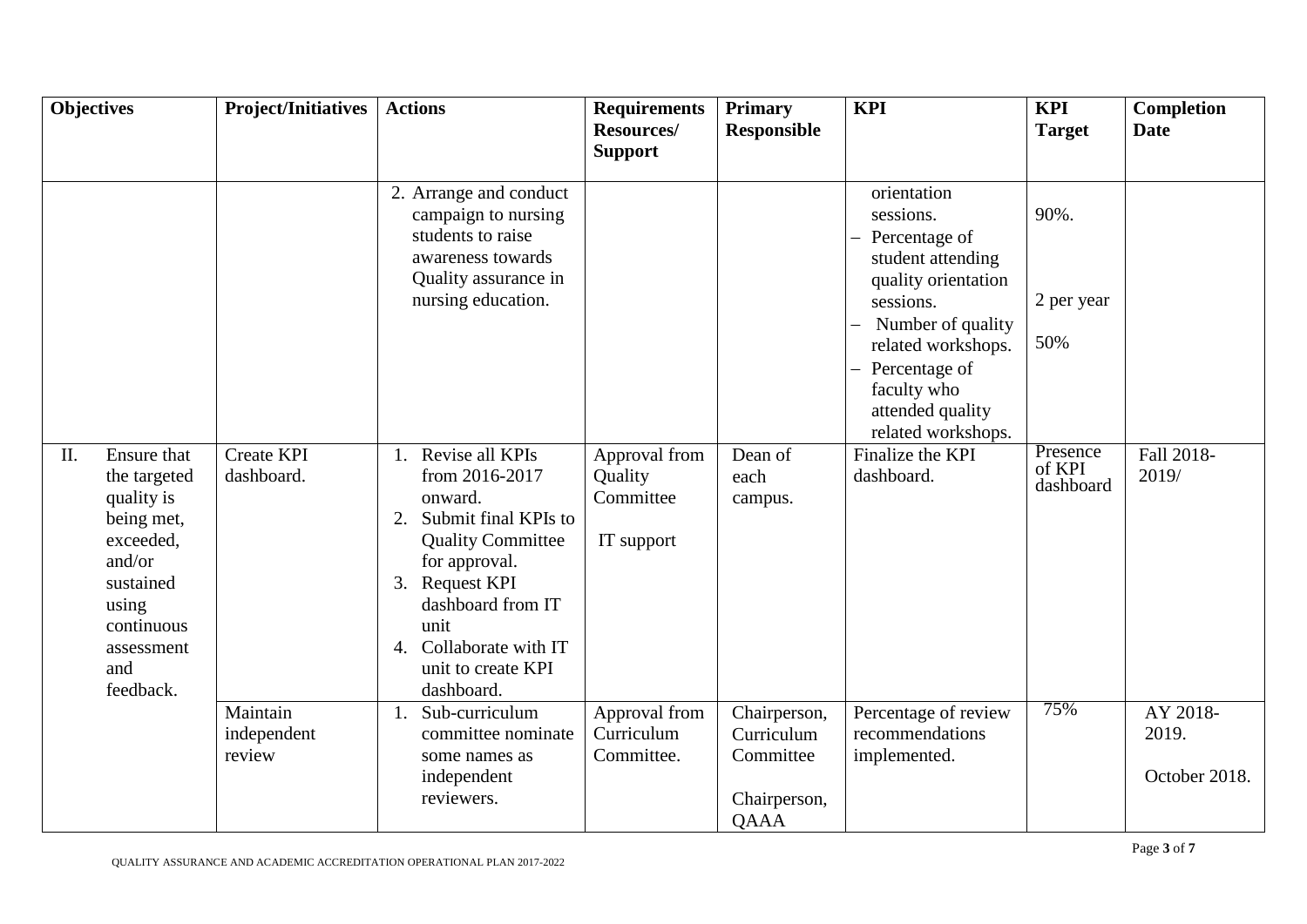| <b>Objectives</b> | <b>Project/Initiatives</b> | <b>Actions</b>                                                                                                                                                                    | <b>Requirements</b><br>Resources/<br><b>Support</b> | <b>Primary</b><br><b>Responsible</b> | <b>KPI</b> | <b>KPI</b><br><b>Target</b> | <b>Completion</b><br><b>Date</b> |
|-------------------|----------------------------|-----------------------------------------------------------------------------------------------------------------------------------------------------------------------------------|-----------------------------------------------------|--------------------------------------|------------|-----------------------------|----------------------------------|
|                   |                            | 2. Unified curriculum<br>committee approve<br>one or two<br>reviewers.<br>3. Quality Committee<br>and Curriculum<br>Committee<br>communicate with<br>the independent<br>reviewer. | Executive<br>management<br>support.                 | Committee                            |            |                             |                                  |
|                   |                            | 4. Independent<br>reviewer will review<br>and submit a final<br>report.                                                                                                           |                                                     |                                      |            |                             |                                  |
|                   |                            | 5. QAAA Committee<br>reviews reviewer's<br>recommendations to<br>ensure congruence<br>with university and<br><b>NCAAA</b><br>Guidelines.                                          |                                                     |                                      |            |                             |                                  |
|                   |                            | Develop reviewer's<br>6.<br>recommendation<br>checklist.                                                                                                                          |                                                     |                                      |            |                             |                                  |
|                   |                            | <b>QAAA</b> Committee<br>7.<br>monitors                                                                                                                                           |                                                     |                                      |            |                             |                                  |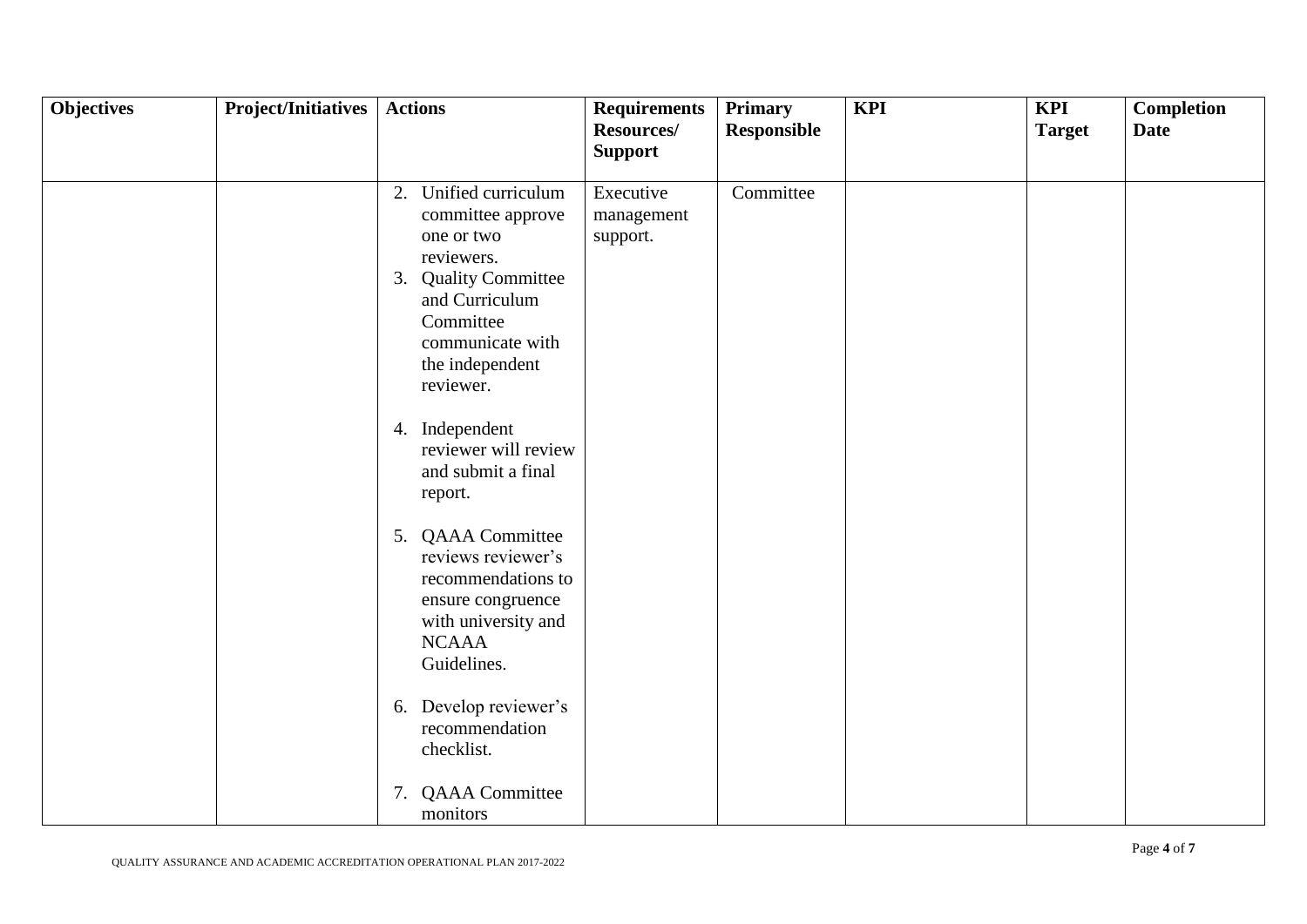| <b>Objectives</b> | <b>Project/Initiatives</b>                                   | <b>Actions</b>                                                                                                                                                                                                                                                                                                                                                                                      | <b>Requirements</b><br>Resources/<br><b>Support</b>                                                                                                                                                                                                      | <b>Primary</b><br><b>Responsible</b>                                 | <b>KPI</b>                      | <b>KPI</b><br><b>Target</b> | <b>Completion</b><br><b>Date</b> |
|-------------------|--------------------------------------------------------------|-----------------------------------------------------------------------------------------------------------------------------------------------------------------------------------------------------------------------------------------------------------------------------------------------------------------------------------------------------------------------------------------------------|----------------------------------------------------------------------------------------------------------------------------------------------------------------------------------------------------------------------------------------------------------|----------------------------------------------------------------------|---------------------------------|-----------------------------|----------------------------------|
|                   |                                                              | implementation of<br>reviewer's<br>recommendation.                                                                                                                                                                                                                                                                                                                                                  |                                                                                                                                                                                                                                                          |                                                                      |                                 |                             |                                  |
|                   | Structure<br>monitoring and<br>analyzing KPI<br>periodically | <b>QAAA</b> Committee<br>1.<br>will identify a list of<br>initiative and KPIs<br>to be achieved every<br>year over 5-year<br>plan (including<br>NCAAA, CON, and<br>strategic plan's<br>KPIs).<br>Structuring a unified<br>2.<br>KPIs analysis.<br>3. Periodic follow up<br>meeting QAAA<br>Committee to<br>ensure<br>accomplishment.<br>4. Prepare an annual<br>unified report of<br>achieved KPIs. | Surveys<br>results.<br>Courses<br>results.<br>Minutes and<br>meetings of<br>units and<br>committee.<br><b>PLOs</b><br>assessment<br>reports<br>Courses<br>reports.<br>Program<br>annual<br>report.<br>Focus group<br>reports.<br>Faculty and<br>students | Chairperson,<br>QAAA<br>units.<br>Chairperson,<br>QAAA<br>committee. | Percentage of<br>achieved KPIs. | 80%                         | AY 2018-2019.                    |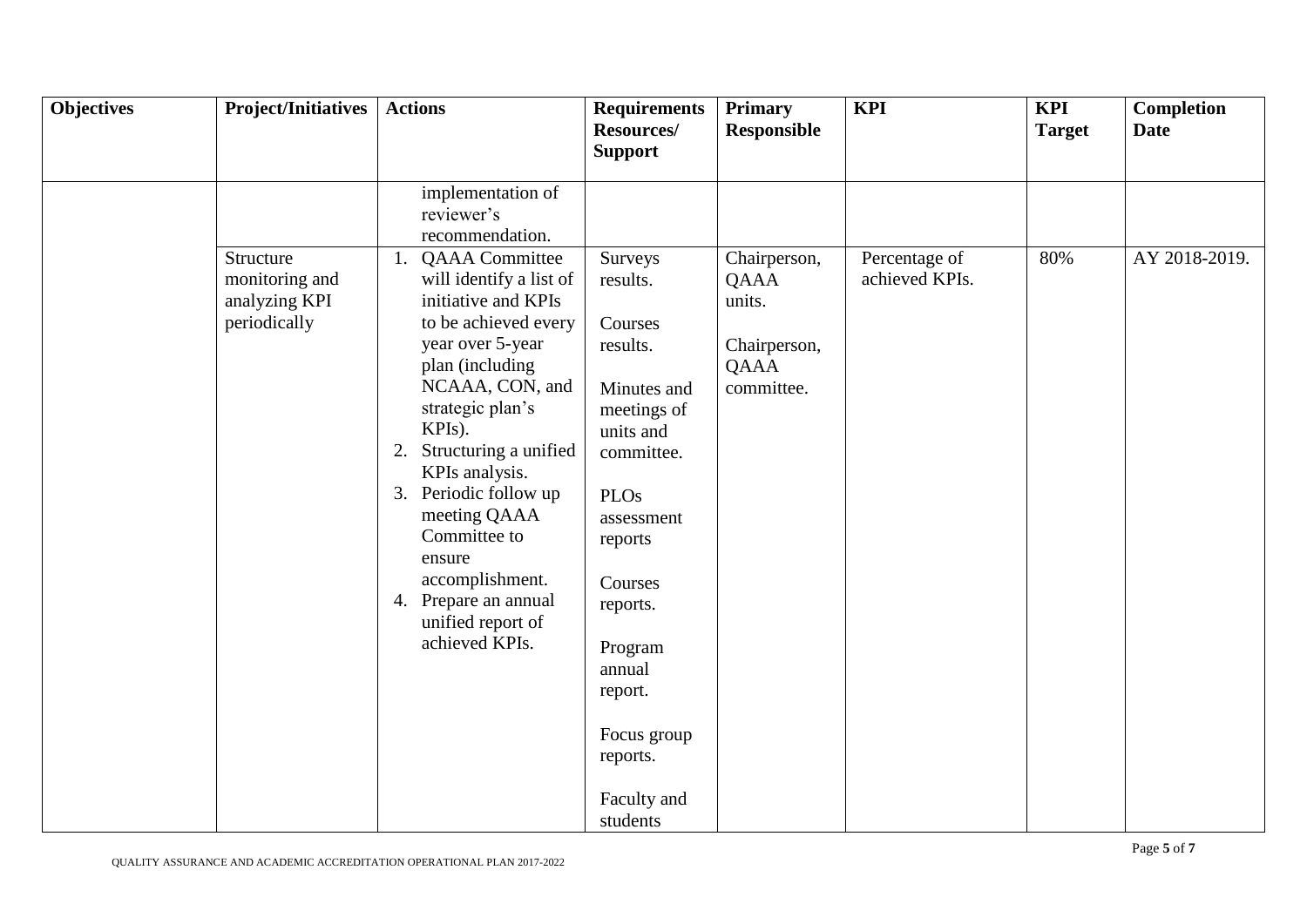| <b>Objectives</b> |                                                                          | <b>Project/Initiatives</b>                                                        | <b>Actions</b>                                                                                                                                                                                              | <b>Requirements</b>                                                                                                                                                                  | <b>Primary</b>                                                      | <b>KPI</b>                                                    | <b>KPI</b>                   | <b>Completion</b>        |
|-------------------|--------------------------------------------------------------------------|-----------------------------------------------------------------------------------|-------------------------------------------------------------------------------------------------------------------------------------------------------------------------------------------------------------|--------------------------------------------------------------------------------------------------------------------------------------------------------------------------------------|---------------------------------------------------------------------|---------------------------------------------------------------|------------------------------|--------------------------|
|                   |                                                                          |                                                                                   |                                                                                                                                                                                                             | <b>Support</b>                                                                                                                                                                       |                                                                     |                                                               |                              |                          |
| III.<br>timely    | Achieve<br>accreditation<br>by national<br>and selected<br>international | Ensure standardize<br>action plan for<br>national<br>accreditation<br>requirement | Complete NCAAA<br>13 program<br>accreditation<br>requirements.<br>2. Prepare a plan for<br>mock visit.                                                                                                      | Resources/<br>statistics.<br>Research<br>unit.<br>Community<br>unit.<br>Academic<br>and Student<br>Affairs.<br>Support from<br>deanship of<br>quality.<br><b>NCAAA</b><br>reviewers. | <b>Responsible</b><br>Deans in<br>Riyadh,<br>Jeddah and<br>Al Ahsa. | Gaining national<br>accreditation for BSN<br>program by 2018. | <b>Target</b><br>----------- | <b>Date</b><br>May 2019. |
| level.            | organizations<br>at College of<br>Nursing<br>program                     |                                                                                   | Submit NCAAA 13<br>3.<br>program<br>accreditation<br>requirements.<br>4. Prepare for the<br>accreditation visit.<br>5. Implement<br>accreditation<br>recommendation<br>with action plan for<br>improvement. |                                                                                                                                                                                      |                                                                     |                                                               |                              |                          |